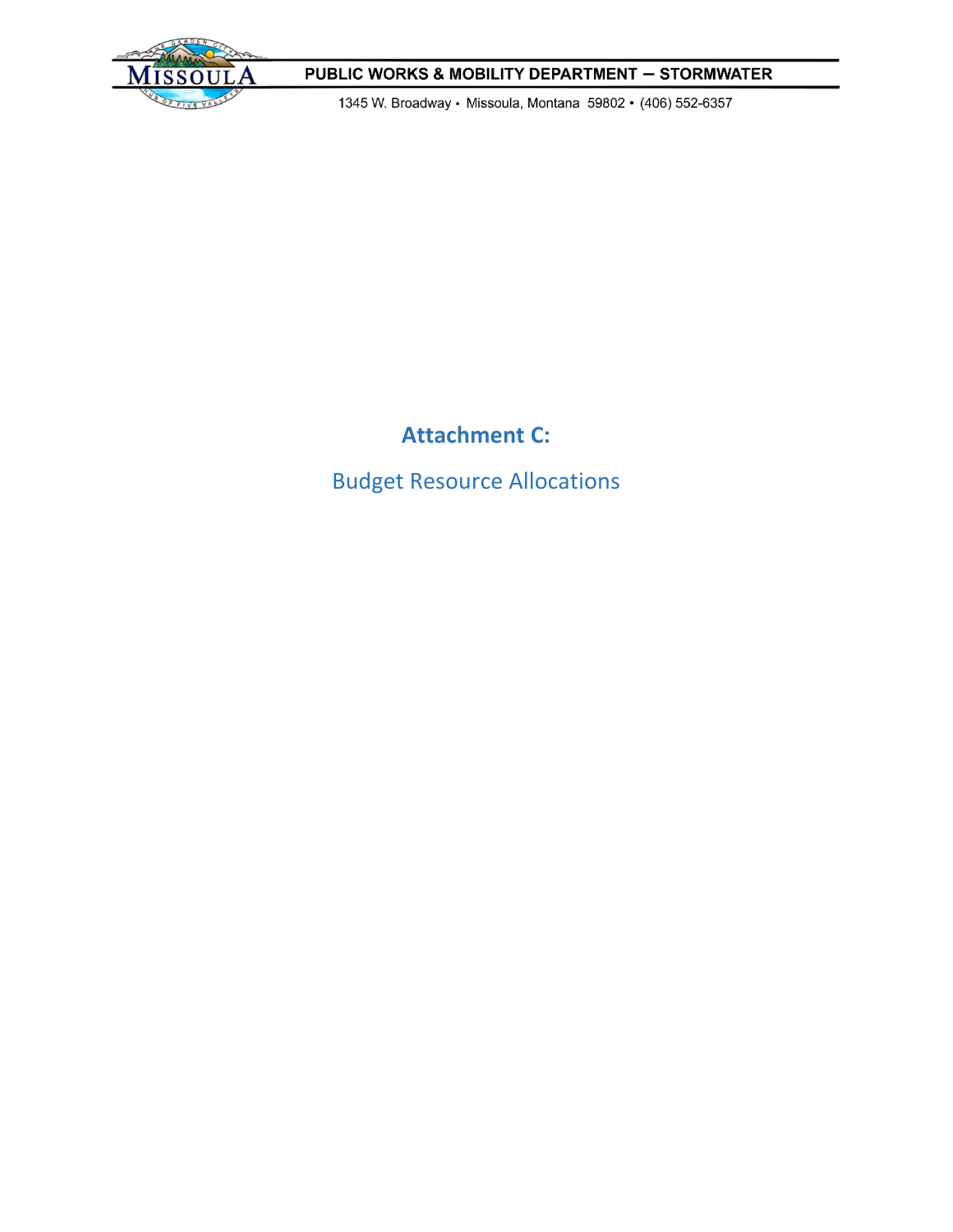

1345 W. Broadway · Missoula, Montana 59802 · (406) 552-6357

#### **Follow-up Response from Annual Report Form Page 2 of 12:**

### **Answer the following five (5) questions on an additional page with corresponding reference or on a data storage device.**

- (1) What are the source(s) of funding for implementation of the MS4 permit and the estimated percentage of the total budget allocated from each source listed? For fiscal year (FY) 2021, the funding source for the implementation of the MS4 permit was \$1,254,801 from Stormwater Fees, \$75,188 from Intergovernmental Revenues, and \$49,246 from Miscellaneous Revenues. A total of \$1,379,235 for FY21 budget revenues.
- (2) Specific to the annual reporting calendar year, how did the permittee justify commitment of resources or budget allocations to the implementation of the MS4 permit to decision-makers and the public? Provide a summary of meetings and outcomes held with decision-makers and the public.

| Storm Water Budget Follow UP                 | Mon 2/8/2021 11:00 AM  |
|----------------------------------------------|------------------------|
| FY21 budget review                           | Wed 2/17/2021 3:30 PM  |
| <b>FY22 Storm Water Budget</b>               | Thu 3/4/2021 10:00 AM  |
| <b>Budget Data Collection changes</b>        | Wed 4/28/2021 11:00 AM |
| <b>FY22 Budget Discussion</b>                | Thu 4/29/2021 3:00 PM  |
| Work on Budget forms due to Finance 5/19     | Tue 5/4/2021 3:00 PM   |
| <b>FY22 Budget Discussion</b>                | Mon 5/10/2021 11:00 AM |
| SOQ Review - Stormwater Engineering Services | Thu 5/13/2021 11:00 AM |
| <b>Streets Budget Recap</b>                  | Tue 9/14/2021 12:00 AM |
| Stormwater Strategery                        | Wed 9/15/2021 2:00 PM  |
| South Hills Stormwater Improvements - ARPA   | Thu 9/23/2021 12:00 PM |

Budget meetings were held monthly with Tracy Campbell, Stormwater Superintendent; Allison Segal, Business & Finance Manager; Marie Noland, Stormwater Program Specialist, and Logan McInnis, Deputy Public Works Director for Utilities. Additional budget meetings held (list seen above). Formal presentations for budget approval were made to the Public Works & Mobility Council, City Council, and Mayor Engen – allowing appropriate public notice and comment which was finalized on August 16, 2021.

(3) Has the permittee demonstrated program effectiveness to obtain budget allocations for this annual reporting calendar year or previous years? Why or why not? If so, what program effectiveness metrics were presented?

Yes, the City of Missoula has demonstrated program effectiveness regarding budget allocations. The Stormwater utility is funded primarily by rates paid to the Stormwater Enterprise Fund specifically set aside for the Stormwater Utility. To support the need for funds collected, program metrics were presented regarding increased infrastructure maintenance, increased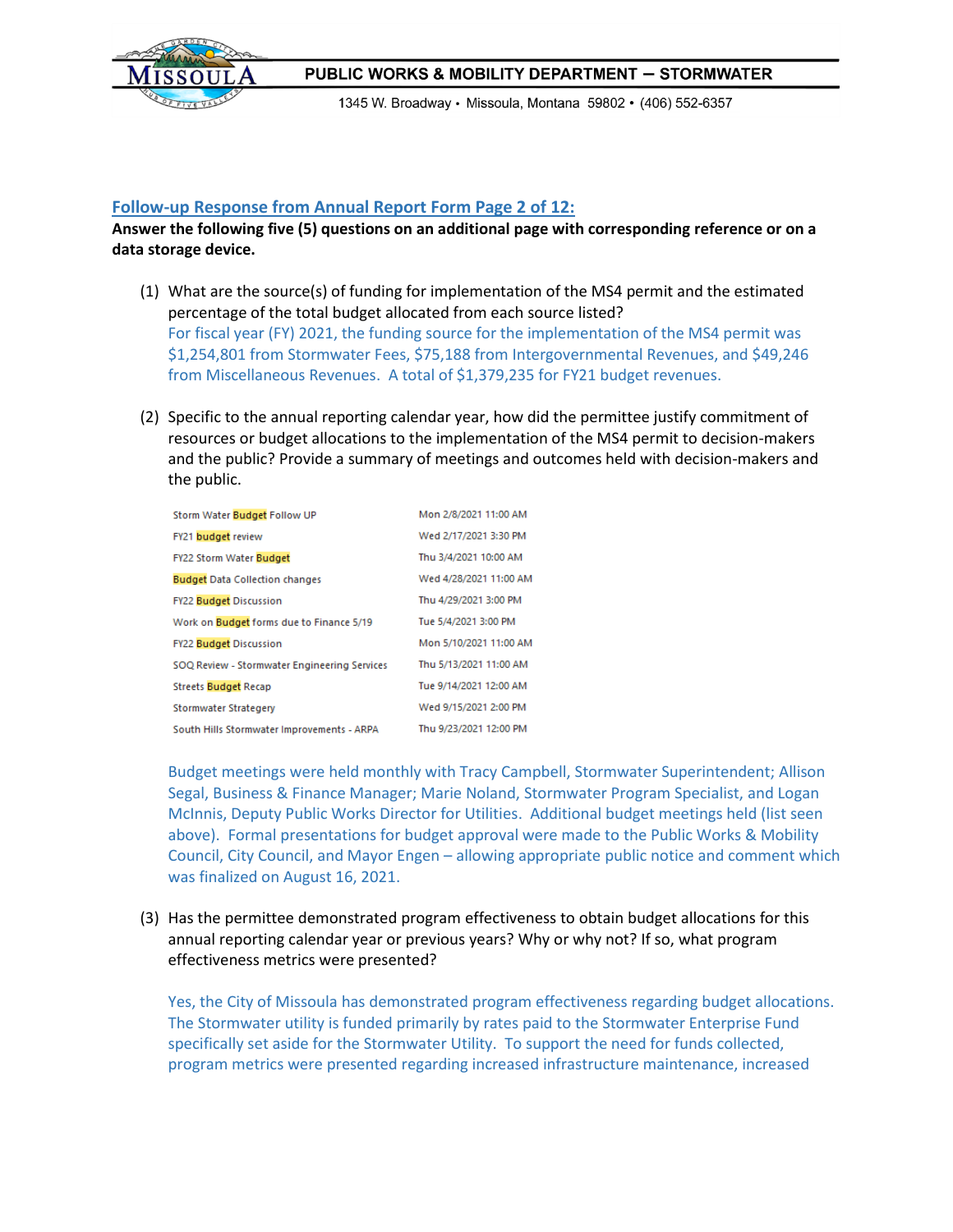

1345 W. Broadway · Missoula, Montana 59802 · (406) 552-6357

#### (3) Continued

project completion, as well as proof of further infrastructure needs that are beyond the current budget rates.

In addition to regular funding through stormwater rates the Stormwater Utility was granted ARPA funds through the dedicated efforts of the Stormwater Superintendent, Tracy Campbell. The @2 million ARPA grant 'South Hills Stormwater System Upgrades Project' will be used to expand mains and improve crucial infrastructure, modernize water quality treatment to prevent pollutants and suspended sediments from discharging to the Bitterroot River.

(4) How was this annual reporting calendar year's approach to allocate resources different than the previous year's approach?

2021 resource allocation focus shifted to build our Capital Outlay by obtaining financing to cover several major Stormwater projects. By obtaining this financing we will be able to move forward and complete important Capital Improvement Projects that support and exceed the requirements of our MS4 Permit.

(5) Was the permittee successful in their request for budget allocations? Describe the outcome and factors that affected or resulted in that outcome.

Yes, we were successful in our request for budget allocations. Additionally, a Stormwater rate increase was approved through City Council in December 2021: 6% in 2022, 9% in 2023, and 9% in 2024. This increase will assist in augmenting the regular budget allocations and begin to reduce our capital outlay debts.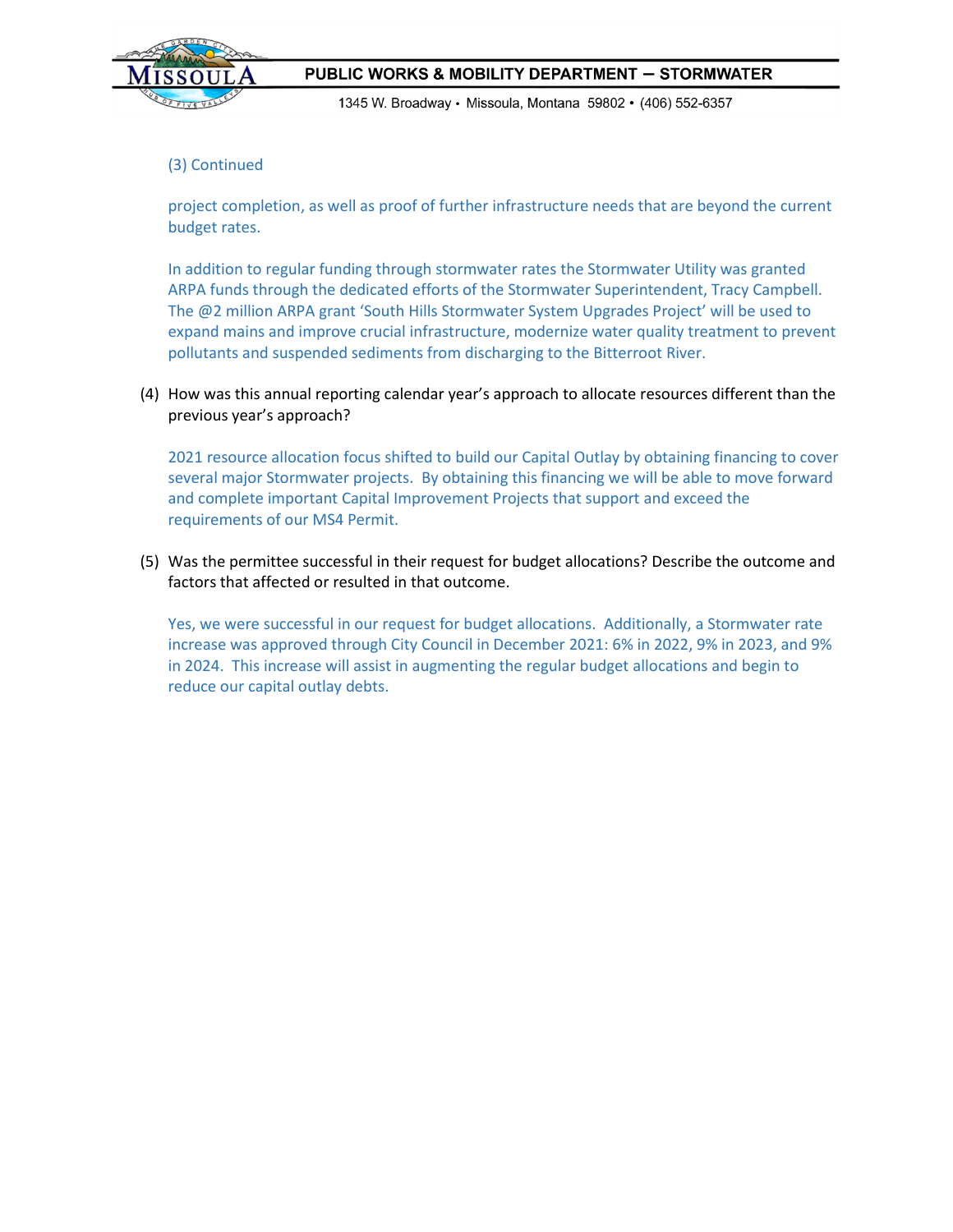

1345 W. Broadway · Missoula, Montana 59802 · (406) 552-6357

| glRevObj                            |                                                          | <b>Revenue by Object Report</b>                |                 |                                 |                | Page: 1      |
|-------------------------------------|----------------------------------------------------------|------------------------------------------------|-----------------|---------------------------------|----------------|--------------|
| 02/03/2022<br>Periods: 1 through 13 | 11:40AM                                                  | <b>CITY OF MISSOULA</b><br>7/1/2020<br>through | 6/30/2021       |                                 |                |              |
| 5450<br>5450                        | <b>STORMWATER UTILITIY</b><br><b>STORMWATER UTILITIY</b> |                                                |                 |                                 |                |              |
| Object/Title                        |                                                          | <b>Adjusted</b><br><b>Estimate</b>             | <b>Revenues</b> | Year-to-date<br><b>Revenues</b> | <b>Balance</b> | Prct<br>Rcvd |
|                                     | 330000 INTERGOVERNMENTAL REVENUES                        |                                                |                 |                                 |                |              |
|                                     | 334123 MAQI FEDERAL ASSISTANCE                           | 125,000.00                                     | 57.441.90       | 57.441.90                       | 67.558.10      | 45.95        |
|                                     | 334999 COVID-19/STIMULUS-STATE SOURCES                   | 0.00                                           | 9.142.29        | 9.142.29                        | $-9.142.29$    | 0.00         |
|                                     | 336020 STATE PENSION CONTRIBUTION                        | 0.00                                           | 8,355.28        | 8,355,28                        | $-8.355.28$    | 0.00         |
|                                     | 336023 STATE CONTRIB. - PERS                             | 0.00                                           | 248.47          | 248.47                          | $-248.47$      | 0.00         |
| Total                               | <b>INTERGOVERNMENTAL REVENUES</b>                        | 125,000.00                                     | 75.187.94       | 75.187.94                       | 49.812.06      | 60.15        |
|                                     | 340000 CHARGES FOR SERVICES                              |                                                |                 |                                 |                |              |
|                                     | 345034 STORMWATER USE FEES                               | 1.278.072.00                                   | 1.254.800.84    | 1.254.800.84                    | 23.271.16      | 98.18        |
| Total                               | <b>CHARGES FOR SERVICES</b>                              | 1.278.072.00                                   | 1.254.800.84    | 1.254.800.84                    | 23,271.16      | 98.18        |
|                                     | 360000 MISCELLANEOUS REVENUES                            |                                                |                 |                                 |                |              |
|                                     | 360010 MISCELLANEOUS                                     | 0.00                                           | 9,544.00        | 9,544.00                        | $-9.544.00$    | 0.00         |
|                                     | 360030 CONTRIBUTIONS FROM PROPERTY OWNERS                | 0.00                                           | 37,973.00       | 37,973.00                       | $-37.973.00$   | 0.00         |
|                                     | 365026 CONTRIBUTIONS FROM MRA                            | 0.00                                           | 1,729.14        | 1,729.14                        | $-1,729.14$    | 0.00         |
| Total                               | <b>MISCELLANEOUS REVENUES</b>                            | 0.00                                           | 49.246.14       | 49.246.14                       | -49.246.14     | 0.00         |
|                                     | 370000 INVESTMENTS & ROYALTY EARNINGS                    |                                                |                 |                                 |                |              |
| <b>Total</b>                        | <b>INVESTMENTS &amp; ROYALTY EARNINGS</b>                | 0.00                                           | 0.00            | 0.00                            | 0.00           | 0.00         |
|                                     | 380000 OTHER FINANCING SOURCES                           |                                                |                 |                                 |                |              |
|                                     | 381000 LOAN PROCEEDS                                     | 964.800.00                                     | 0.00            | 0.00                            | 964.800.00     | 0.00         |
| Total                               | OTHER FINANCING SOURCES                                  | 964.800.00                                     | 0.00            | 0.00                            | 964,800.00     | 0.00         |
| <b>Total</b>                        | <b>STORMWATER UTILITIY</b>                               | 2.367.872.00                                   | 1.379.234.92    | 1.379.234.92                    | 988,637.08     | 58.25        |